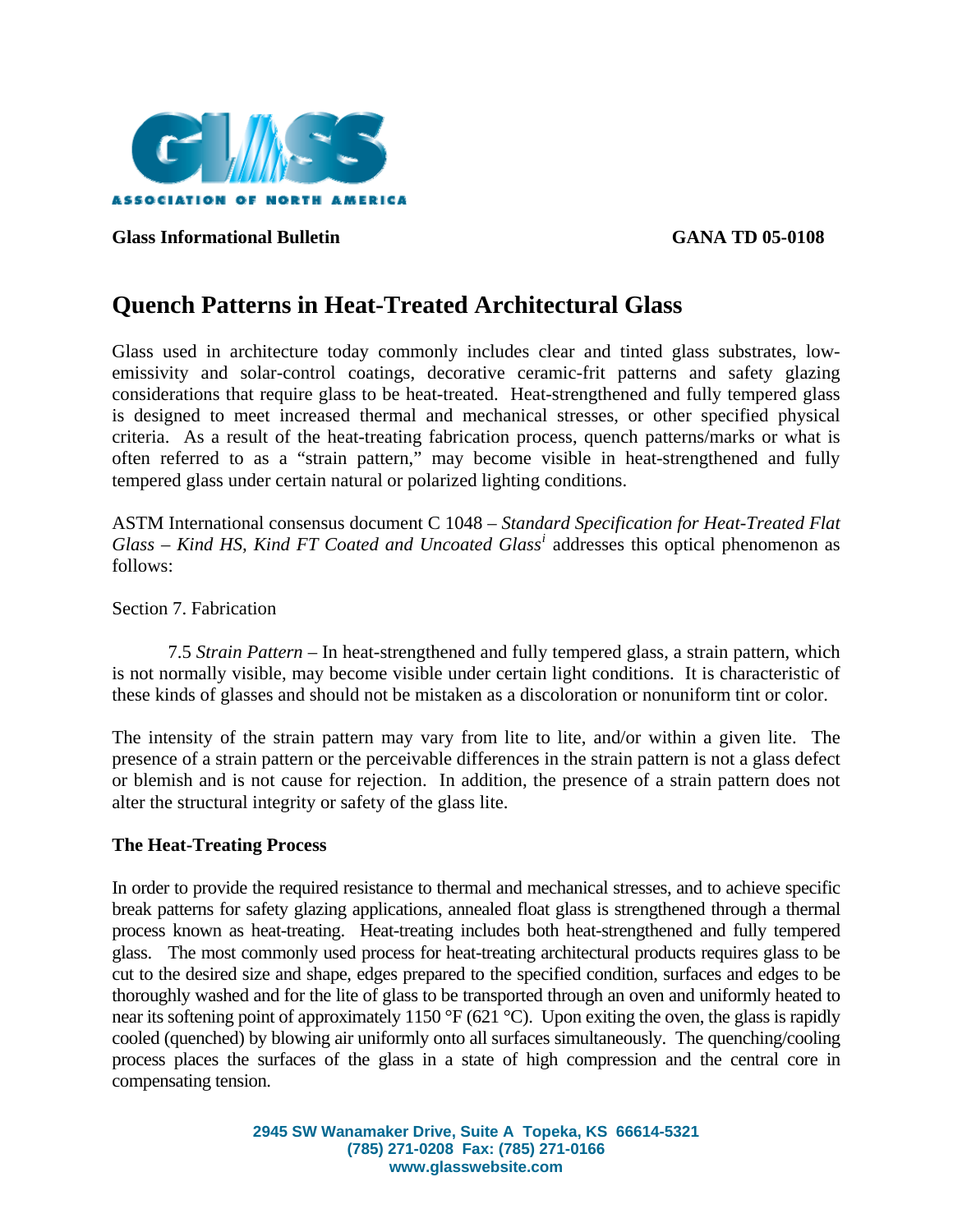The high velocity air of the quench process is applied through air nozzles or slots. Glass surfaces directly opposite the nozzles or slots achieve a slightly higher level of surface compression than adjacent areas. This creates a very slight change in density causing the glass to become optically anisotropic. Optically anisotropic means that the appearance of light passing through the glass differs as your eye moves across the glass. When polarized light from the sun passes through the heat-treated glass it experiences a phase shift. The areas of lower density (directly under the quench nozzles) have a different phase shift than the areas with higher density (away from the quench nozzles). These slight differences in density result in light and dark areas observed in the glass.

## **Pattern Visibility**

While not normally visible, a pattern of perceived faint light and/or dark spots or lines in heattreated glass may become apparent under certain light and viewing conditions. The "quench pattern" is most apparent under polarized light with a visible horizon and viewed at an oblique viewing angle to the glass surface. The visibility of the pattern decreases as the viewing angle to the surface of the glass increases. When viewing from the interior of the building, the quench pattern may be visible from a 10° viewing angle and not apparent at a 90° viewing angle from the surface of the glass. When viewing the glass in reflectance from the exterior of the building, the quench pattern may be visible when looking at the glass surface at a 30-60° angle. Visibility of the quench pattern may be accentuated with thicker glass, tinted glass substrates, coated glass and multiple lites of heat-treated glass in laminated or insulating glass products. As a result of variations in fabrication systems (or tempering furnace systems), the quench pattern may vary from one fabricator to another.

As frequently seen in back and side lites of automobiles, the quench pattern in the fully tempered glass can become more visible when wearing polarized sunglasses. Polarizing filters or lens for cameras will create the same phenomena and may cause the pattern to become more visible.

### **Glass Inspection**

Construction sites may yield viewing angles and conditions that cause the quench pattern to become visible. However, upon completion of construction; the presence of interior walls; finishes; furniture; and plants frequently results in the strain pattern being less visible or not visible at all.

The stresses introduced in the heat-treating of glass are an inherent part of the fabrication process, and while they may be affected or altered depending on the heating process, controls and/or quench design, they cannot be eliminated. Design professionals should be aware that quench patterns are not a defect in heat-treated glass and, therefore, are not a basis for product rejection.